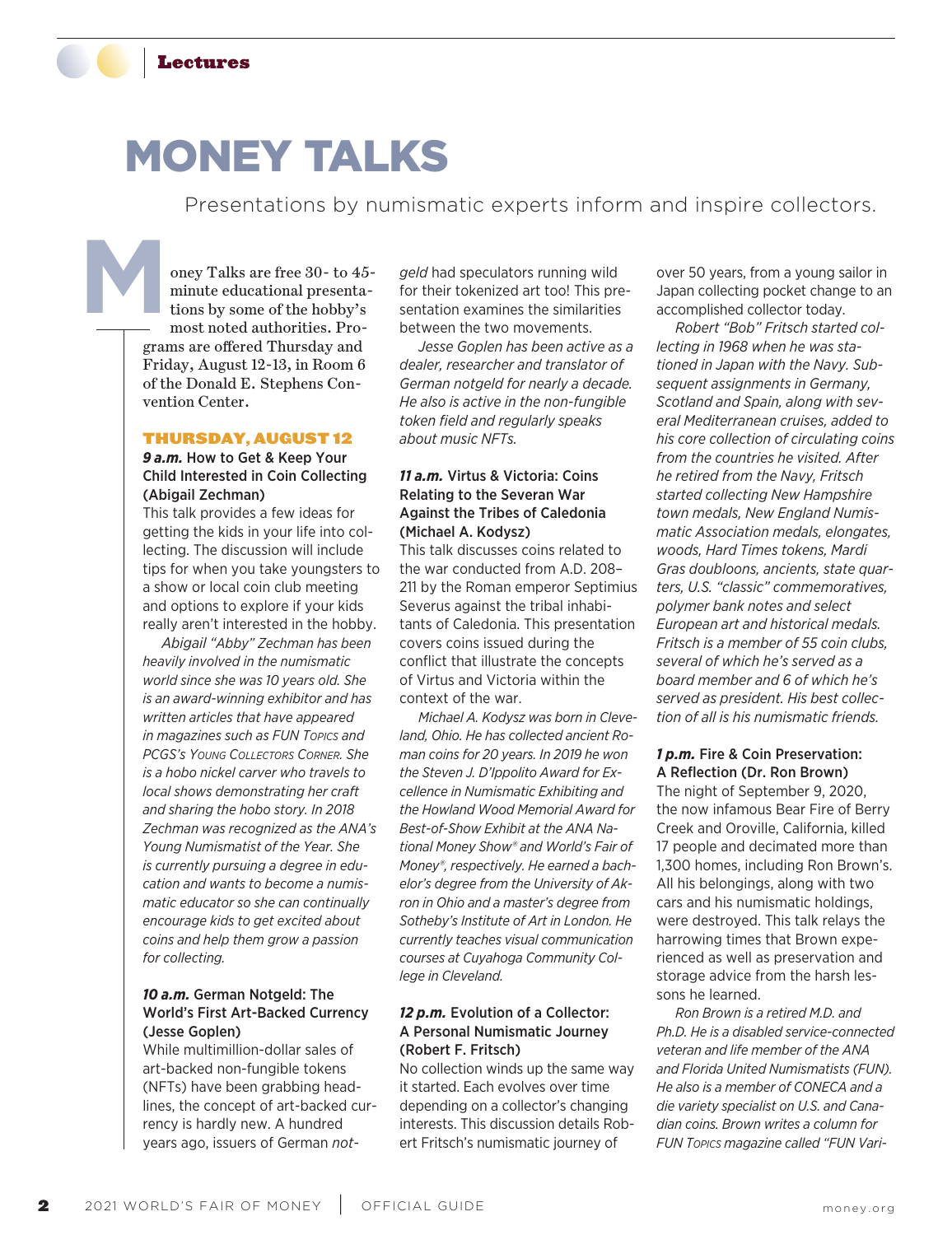



*ety Topics" as well as the column "Treasures among Treasure" for CONECA's ErrorScope.*

#### *2 p.m.* Assembling a Major Paper Money Collection: Kentucky National Bank Notes (Tony Swicer)

After 18 years of collecting Kentucky National Bank notes, Tony Swicer now has one of the largest Kentucky collections ever assembled, totaling 560 notes. This talk discusses how he assembled the collection through auctions, coin shows, dealer contacts and more. It also details the importance of using the right reference books; knowing when to buy and when to say "no" to a prospective purchase; deciding what minimum grade to collect; and understanding how much money is involved.

*Tony Swicer serves as vice president of the Florida United Numismatists (FUN). He has presented at local clubs and at ANA and FUN shows. He is an exhibit judge for both the ANA and FUN and has served as president of the Palm Beach Coin Club (PBCC) for 38 years. Swicer runs a monthly 50-table coin show and writes the PBCC monthly newsletter. He also serves as an ANA district representative and has earned several Association honors, including the Medal of Merit, the Glenn Smedley Memorial Award and a Presidential Award. He also has been named a Numismatic Ambassador and has received recognition from the Numismatic Literary Guild.* 

#### *3 p.m.* The Romanticizing of the American Indian as Shown in Designs Chosen for U.S. Coinage & Currency (Robert Bair) This presentation examines a historic panorama of white American attitudes toward American Indians over several

centuries, concluding with a romanticized admiration for the "then-vanished Americans" that was expressed through U.S. coinage and currency design.

*Robert "Bob" Bair has been involved in numismatics since 1956, first as a collector, then as a coin dealer starting in 1987. As a boy growing up in northwestern Wisconsin in the 1950s, he began collecting coins that he received from his newspaper route, and a lifelong passion was born. Bair holds master's degrees in U.S. history (1970) and educational administration (1994). He taught in Wisconsin from 1969 to 1997 and served as a school principal in Louisiana and Colorado until he retired in 2010.*

#### *4 p.m.* Solving the Mysteries of the Gaku Ichibu (Lianna Spurrier)

The Gaku Ichibu is a rectangular coin from Japan minted in 1599. The first of a 250-year series of rectangular gold ichibu, this presentation will chronicle Lianna Spurrier's research into the piece with many new insights. Plenty of background information will be provided, so no prior knowledge of the series is required.

*Lianna Spurrier began collecting at age 11 and is now the creative director of Numismatic Marketing. She's also done work for the Newman Numismatic Portal, CoinWeek and the ANA, in addition to independent research on Japanese bar money. The enigmatic rectangular pieces caught her attention in early 2019, and she's in the process of conducting research so she can eventually publish a book covering them in detail.*

#### FRIDAY, AUGUST 13

*9 a.m.* Demure Maiden to Wild Child: Saint Barbara, Protector of Those Who Use Explosives (Helen-Louise Boling)

This presentation discusses a variety of medals and "challenge coins" that illustrate the role of Saint Barbara as the patron saint of those who work with explosives, particularly miners, firefighters, and military artillery and Explosive Ordnance Disposal units. This presentation details the symbols found on these numismatic items. Multiple pieces will be available for examination.

*Helen-Louise Boling is a numismatic dilettante, wandering the bourse at shows looking for whatever catches her eye whether it be an interesting historical medal, folk jewelry incorporating coins, military exonumia or something else entirely. She became interested in Saint Barbara medals because of her association with explosives. She has attended the ANA Summer Seminar multiple times and has taken a variety of courses. She is a member of several numismatic organizations and serves on the board of Women in Numismatics.*

#### *10 a.m.* The Visigoth Gold Tremisses Series as Illustrated via Collectable Forgeries (Dr. Jeffrey A. Amelse)

The Visigothic Kingdom occupied what is now southwestern France and the Iberian Peninsula from the 5th to the 8th centuries. Its prolific coinage consisted mainly of small gold *tremisses*. About 800 varieties of bonified tremisses and over 500 forgeries are known. It would be impossible to put together a set of real coins from all rulers today because of cost and scarcity. Jeffrey Amelse discusses his collection, which consists of over 50 of these collectable forgeries and represents the majority of the rulers.

*Jeffrey Amelse received a Ph.D. in chemical engineering from Northwestern University in 1980. In 2017 he retired after 35 years at BP Amoco Chemical Company Petrochemicals Technology and currently works as an invited associate professor of chemistry at the Universidade de Aveiro in Portugal. Amelse began collecting coins in the 1960s after his father brought home an 1883 "No Cents" Liberty nickel from work. Around 1982 Amelse began collecting U.S. large cents, and he holds top 100 collections of early, middle and late dates. His passion for copper led him to collect Byzantine bronzes by die variety, and he has one of the best holdings in private hands. He is a member of the Chicago Coin Club.*